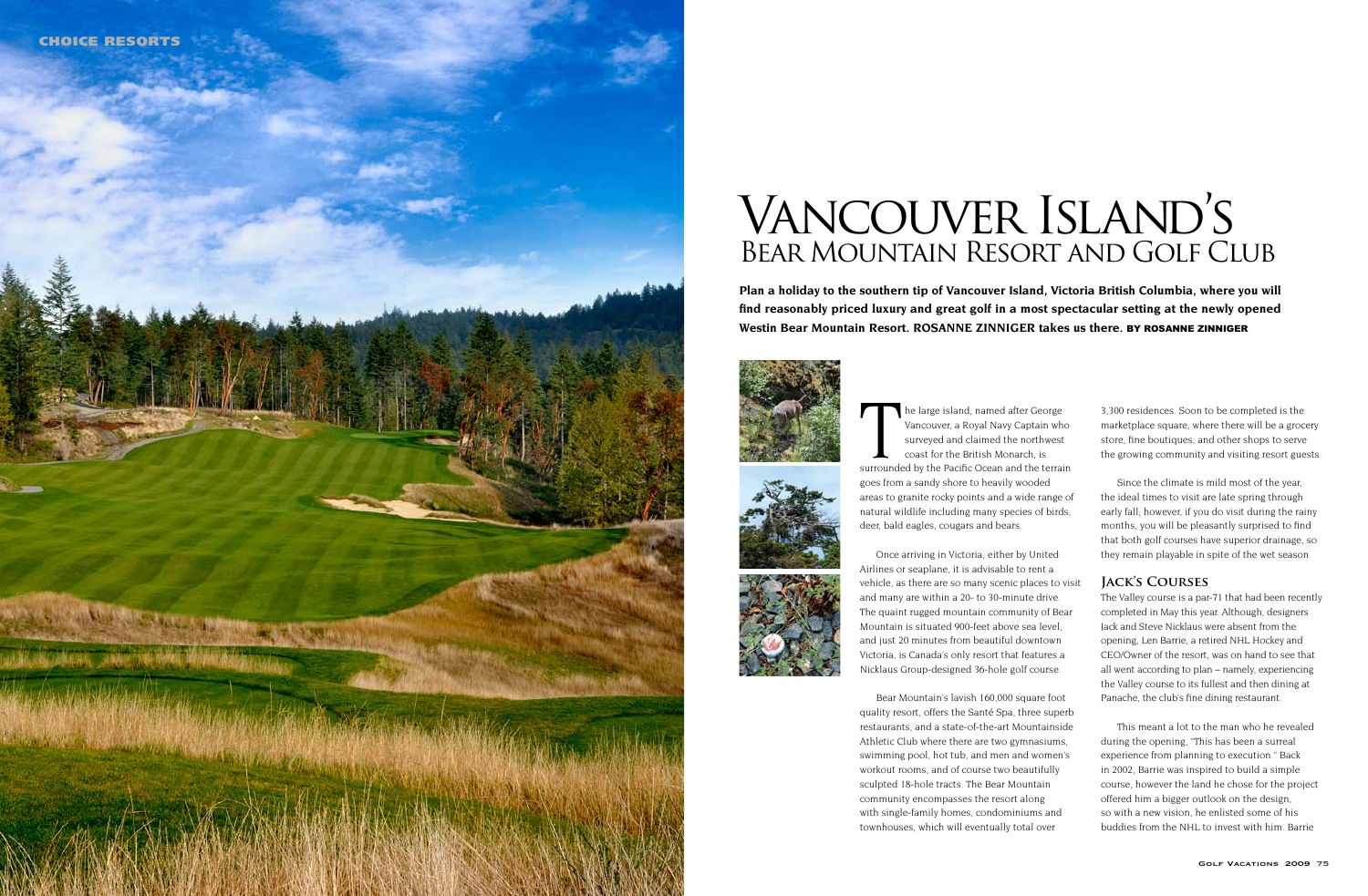

**Bear Mountain's lavish 160,000 square** foot quality resort, offers the Santé Spa, three superb restaurants, and a state-ofthe-art Mountainside Athletic Club where there are two gymnasiums, swimming pool, hot tub, and men and women's workout rooms, and of course two beautifully sculpted 18-hole tracts.

laughingly said, "Had I known what I was getting into exactly. I probably would have rethought the project. However, all has amazingly fallen into place." Then, more seriously, he stated, "Much of the rocky land had to be blasted and many trees had to be removed, so much money and time was invested to make it happen."

You will find that all of Barrie's efforts and of his team were well executed, as the resort and both golf courses are now among the finest in Canada. One integral member of his team is

Nicklaus Design Group Senior Design Associate, Chris Cochran, who worked on both courses, and said, "When we first started Bear Mountain, there was just going to be one golf course and a few houses. The developer wanted a strong test of golf since it was going to be a high and private golf course, so that is what we designed. Not soon after the Mountain course was created, the developer wanted to a new course and all is part of a resort."

Cochran continued, "With all this in mind, we designed the Valley course to have wider fairways.





## What to do in Victoria

British Columbia's capital Victoria is a wonderful city to explore. With a mild yearround climate, the city is surrounded by lush rainforests and ocean coast. British Columbia's largest city on Vancouver Island, it was named for the reigning monarch, Queen Victoria in 1843, and boasts the best kayaking in the world, easy access to miles of scenic trails for hiking and cycling, 48 parks, over 20 golf courses, and is a great city for walking.

Stay at the centrally located Grand Pacific Hotel right across from Inner Harbor. Begin with a city tour and discover a fusion of European and Asian influences from parliament buildings, Old Customs House, The Fairmont Empress Hotel and Chinatown, all of which can be viewed from a horse-drawn carriage, a double-decker bus, or a tour van.

The Prince of Whales, located in the Inner Harbor, offers whale watching on the north coast and around the local islands on a zodiac. Since quides chart the local whale spotting, all whales are documented and named, and you are sure to see a local Minka Whale, as quides know exact whale locations. However, the whales do have their own schedule, and may choose to stay in warmer waters at certain times. After the ocean tour, take a walk about the harbour, have a fish wrap at Red Fish, Blue Fish cafe, and stop in at the Royal BC Museum to take in a little history.

To get full information on Victoria, visit www.tourismvictoria.com